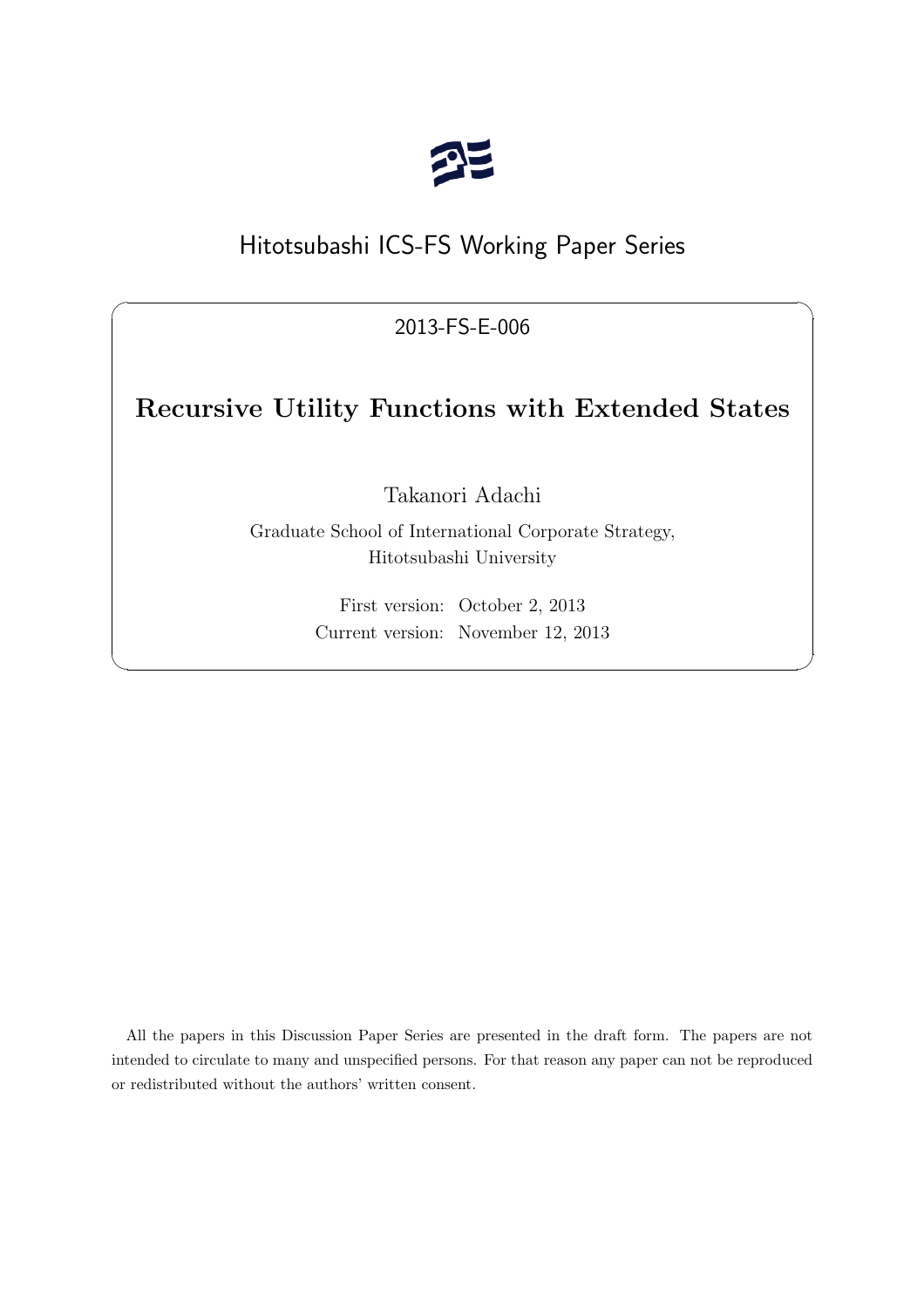## **RECURSIVE UTILITY FUNCTIONS WITH EXTENDED STATES**

#### TAKANORI ADACHI

ABSTRACT. We introduced a concept called *extended state* that is defined as a history of an observer's recognition on the state of the world  $Ω$  with a filtration  $G$ . Then  $Ω$  is naturally embedded into the set of all extended states  $Ω$ [*G*]. A subset of  $Ω$ [*G*] represents the observer's *ability* to recognize the world.

We applied the concept to dynamic choice theory by calculating value functions that characterize preference relations between consumption plans. The resulting functions are aware not only of prior ambiguity but also of *state ambiguity*.

#### 1. INTRODUCTION

In dynamic choice theory starting from [KP78] through [Str13], we usually think a set of preference relations  $\succeq_t$ , *ω* indexed by a *time* and a *state*  $(t, \omega) \in \mathcal{T} \times \Omega$ . However, in case  $\Omega$  is an infinite set, the measure of a singleton set  $\{\omega\}$  is (usually) 0. Then, what is the meaning of thinking of a preference relation whose domain has measure 0?

On the other hand, at time *t*, can an observer pick an *exact* state *ω* of the world where she lives? Isn't it more natural to assume that she only selects a (possibly non-singleton) *set* of states for representing her belief on the current world?

In order to answer these issues, we replace a single *ω* by a *narrowingin* process, called an *extended state*.

An extended state is a history of an observer's recognition on the state of the world where she has lived in. Then, a set of extended states represents her ability to recognize the world. Here, the *ability* is determined not only by her personal talent such as reasoning ability but also determined by her external environment such as constraints delivered by asymmetric information. The important point

*Date*: November 12, 2013.

*JEL Classification.* C02, D81 .

*Key words and phrases.* decision theory, utility function, extended states, state ambiguity, prior ambiguity .

The author wishes to express his gratitude to his supervisor Prof. Hidetoshi Nakagawa who was abundantly helpful and offered invaluable assistance, support and guidance. He also would like to thank Prof. Ryozo Miura and Dr. Yi Zhou for their valuable comments through long hours' discussion.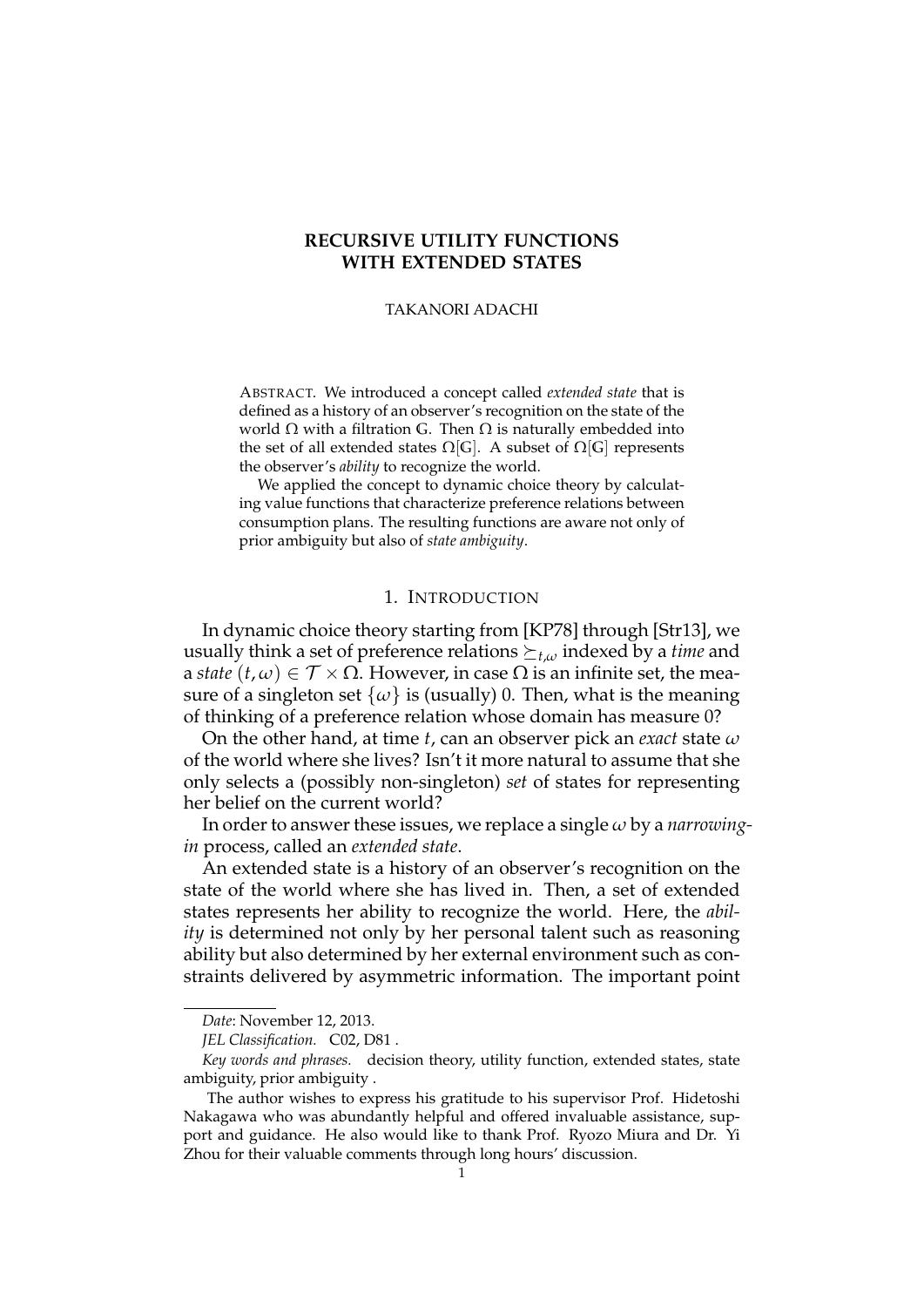

FIGURE 2.1.  $(\Omega, \mathcal{G}, \{\mathcal{G}_t\}_{t \in \mathcal{T}})$ 

is that the ability varies per person. So, we can use the set of extended states to treat some uncertainty or ambiguity just like we do with subjective probabilities. We will see the detail of the concept of extended states in Section 2.

In Section 3, we will apply the concept of extended states to calculate value functions that characterize preference relations between consumption plans. The resulting value functions will be aware not only of usual prior ambiguity but also of state ambiguity. We will also see that the value functions are more conservative than those defined in classical settings.

#### 2. EXTENDED STATES

Let  $\mathcal{T}$  be a time domain with the least time 0. For  $s, t \in \mathcal{T}$ , we write  $[s, t] := \{u \in \mathcal{T} \mid s \leq u \leq t\}$ . All the discussions in this paper are on a filtered measurable space

$$
(2.1) \qquad \qquad (\Omega, \mathcal{G}, \mathbb{G} = \{\mathcal{G}_t\}_{t \in \mathcal{T}})
$$

that satisfies  $G = \bigvee_{t \in \mathcal{T}} \mathcal{G}_t$ .

2.1. **Extended States.** First, let us see the following simple discrete example that we frequently come back on.

Example 2.1. (1) 
$$
\Omega = {\omega_0, \omega_1, \omega_2, \omega_3}
$$
,  
\n(2)  $\mathcal{T} = {0, 1, 2}$ ,  
\n(3)  $\mathcal{G}_0 = {\emptyset, \Omega}$ ,  
\n(4)  $\mathcal{G}_1 = {\emptyset, {\omega_0, \omega_1}, {\omega_2, \omega_3}, \Omega}$ ,  
\n(5)  $\mathcal{G} = \mathcal{G}_2 = 2^{\Omega}$ .

We can identify this structure with the binary tree in Figure 2.1 where the time increases from left to right and each node in the tree corresponds to a measurable set in  $\mathcal{G}_t$ .

The structure in Figure 2.1 may come with a probability measure.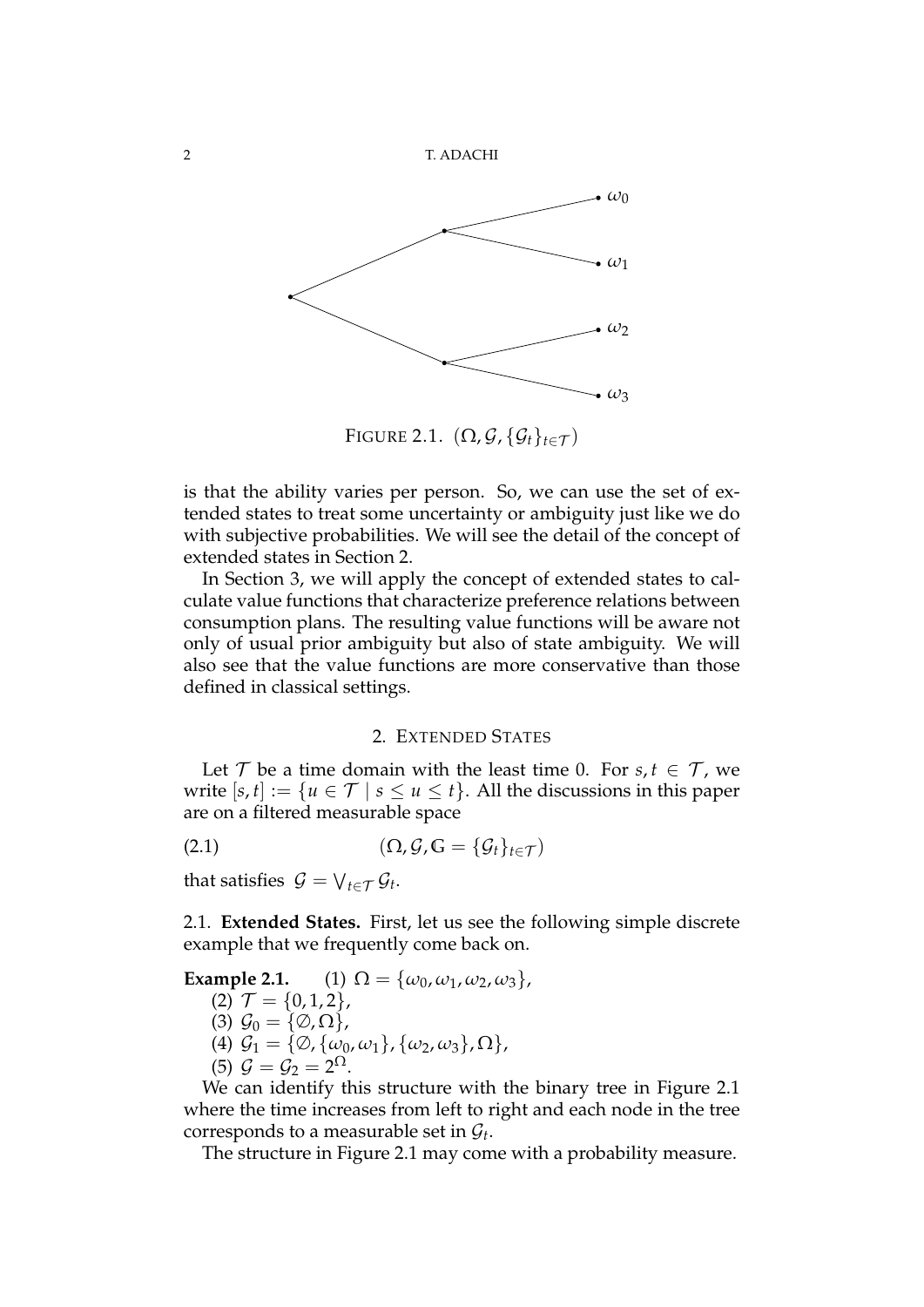

FIGURE 2.2. Narrowing-in processes



FIGURE 2.3. Partial order among extended states

Suppose that we have two sets *A* and *B* in *G* with  $A \subset B$ . Then, the set *A* represents a finer information or a better recognition about a situation than *B* does. On the other hand, the fineness of our knowledge at time *t* about the situation is limited to the sets ranging in  $\mathcal{G}_t$ .

Now, thinking about a process representing an improvement of our knowledge as time goes by, it is natural to define the process as a decreasing sequence of sets whose member at time *t* is in *G<sup>t</sup>* . In Figure 2.2, paths *i*<sup>0</sup> through *i*<sup>4</sup> are those *narrowing-in* processes called *extended states* when the true state is  $\omega_0$ .

There are five extended states that share  $\omega_0$  as a possible true state. The top of them,  $i_0$  in Figure 2.2, is the most efficient narrowing-in process. On the other hand, In the bottom of them, *i*4, is the worst process with no update all the time.

Naturally, we are able to introduce a partial order among these extended states, according to the 'superior-to' relation between them. Figure 2.3 shows the partial order among extended states specified in Figure 2.2.

Here is a formal definition of extended states for general  $(\Omega, \mathcal{G}, \mathbb{G})$ .

# **Definition 2.2.** [Extended States]

(1)  $\Omega[\mathbb{G}] := \{i : \mathcal{T} \to \mathcal{G} \mid (\forall t \in \mathcal{T}) i(t) \in \mathcal{G}_t - \{\emptyset\} \text{ and } (\forall s, t \in \mathcal{T})\}$  $\mathcal{T}$ <sup>[s  $\leq t \Rightarrow i(s) \supset i(t)$ ]<sup>2</sup>.</sup>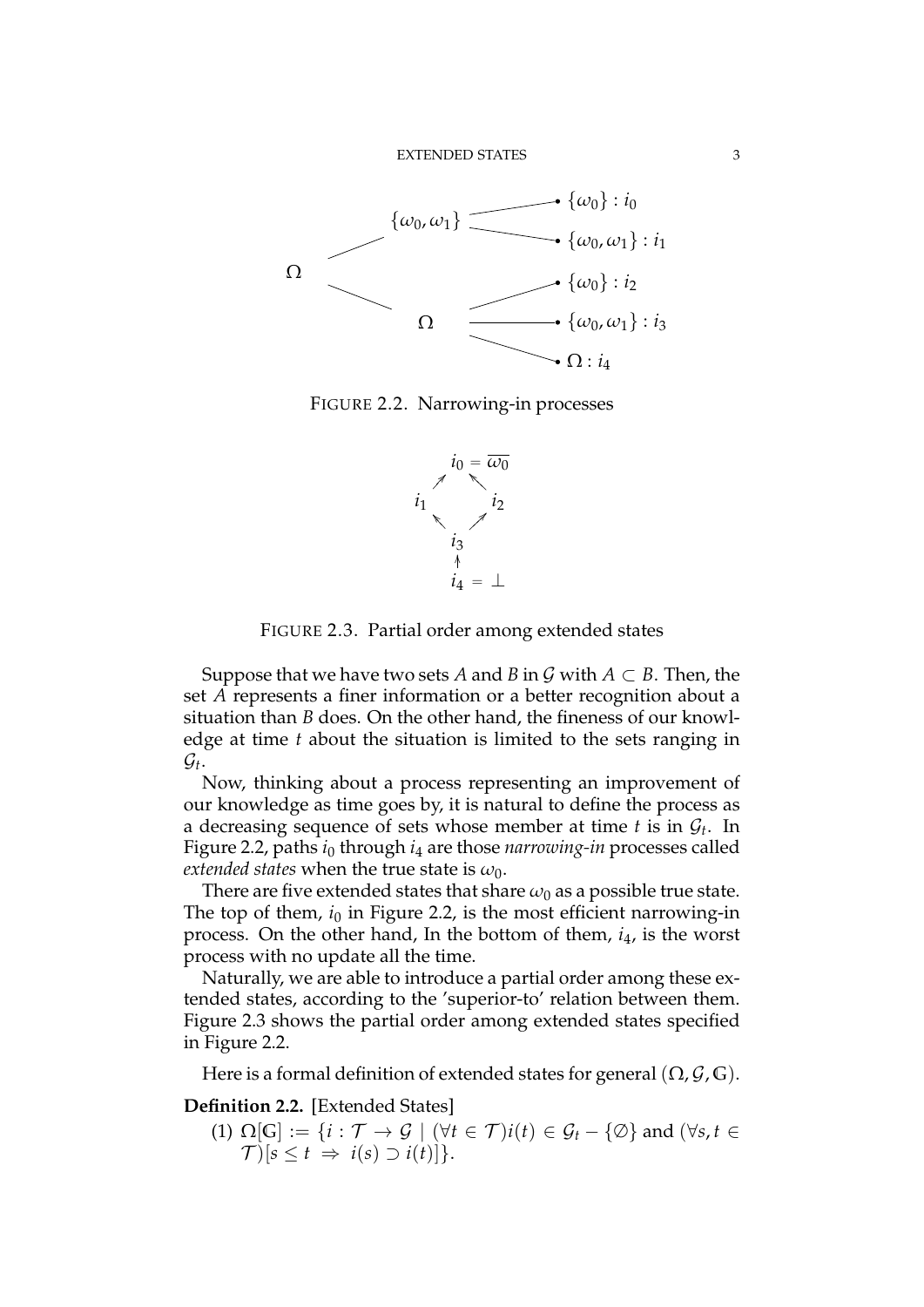4 T. ADACHI



FIGURE 2.4.  $\Omega$ [G]

An element of Ω[**G**] is called an *extended state*.

- (2) Binary relations  $\leq$  and  $\leq_t$  on  $\Omega$ [G] are defined by for *i*, *j*  $\in$  $\Omega[\mathbb{G}]$ ,  $i \leq j \Leftrightarrow (\forall t \in \mathcal{T})$  $i(t) \supset j(t)$  and  $i \leq_t j \Leftrightarrow (\forall s \in \mathcal{T})$  $[0, t]$ ) $i(s)$  ⊃  $j(s)$ .
- (3) Let  $\bot : \mathcal{T} \to \mathcal{G}$  be a function satisfying  $(\forall t \in \mathcal{T}) \bot(t) = \Omega$ . Then *⊥* is the least element of the partially ordered set (poset)  $(\Omega[\mathbb{G}], \leq).$

Figure 2.4 shows the structure  $\Omega[G]$  corresponding to  $(\Omega, \mathcal{G}, \{G_t\}_{t \in \mathcal{T}})$ defined in Figure 2.1. Note that the structure is *not* expected to come with probability measures.

**Definition 2.3.** (1) For  $\omega \in \Omega$  and  $t \in \mathcal{T}$ , a subset  $\overline{\omega}(t) \subset \Omega$  is defined by

$$
\overline{\omega}(t) := \bigcap \{ A \in \mathcal{G}_t \mid \omega \in A \}.
$$

(2) For  $i \in \Omega[\mathbb{G}]$  and  $\omega \in \Omega$ , we write  $\omega \in i$  if  $(\forall t \in \mathcal{T}) \omega \in i(t)$ .

**Definition 2.4.** A filtered measurable space  $(\Omega, \mathcal{G}, \mathbb{G}) = {\mathcal{G}_t}_{t \in \mathcal{T}}$  is called *regular* if  $\overline{\omega}(t)$  is in  $\mathcal{G}_t$  for any pair of  $\omega \in \Omega$  and  $t \in \mathcal{T}$ .

Note that if  $Ω$  is a finite set,  $(Ω, θ, Θ)$  is always regular for any filtration **G**.

**Remark 2.5.** [Embedding of  $\Omega$  into  $\Omega[G]$ ] If a filtered measurable space  $(\Omega, \mathcal{G}, \mathbb{G})$  is regular, we have

(2.3) 
$$
\overline{\omega} = \bigvee \{i \in \Omega[\mathbb{G}] \mid \omega \in i\}.
$$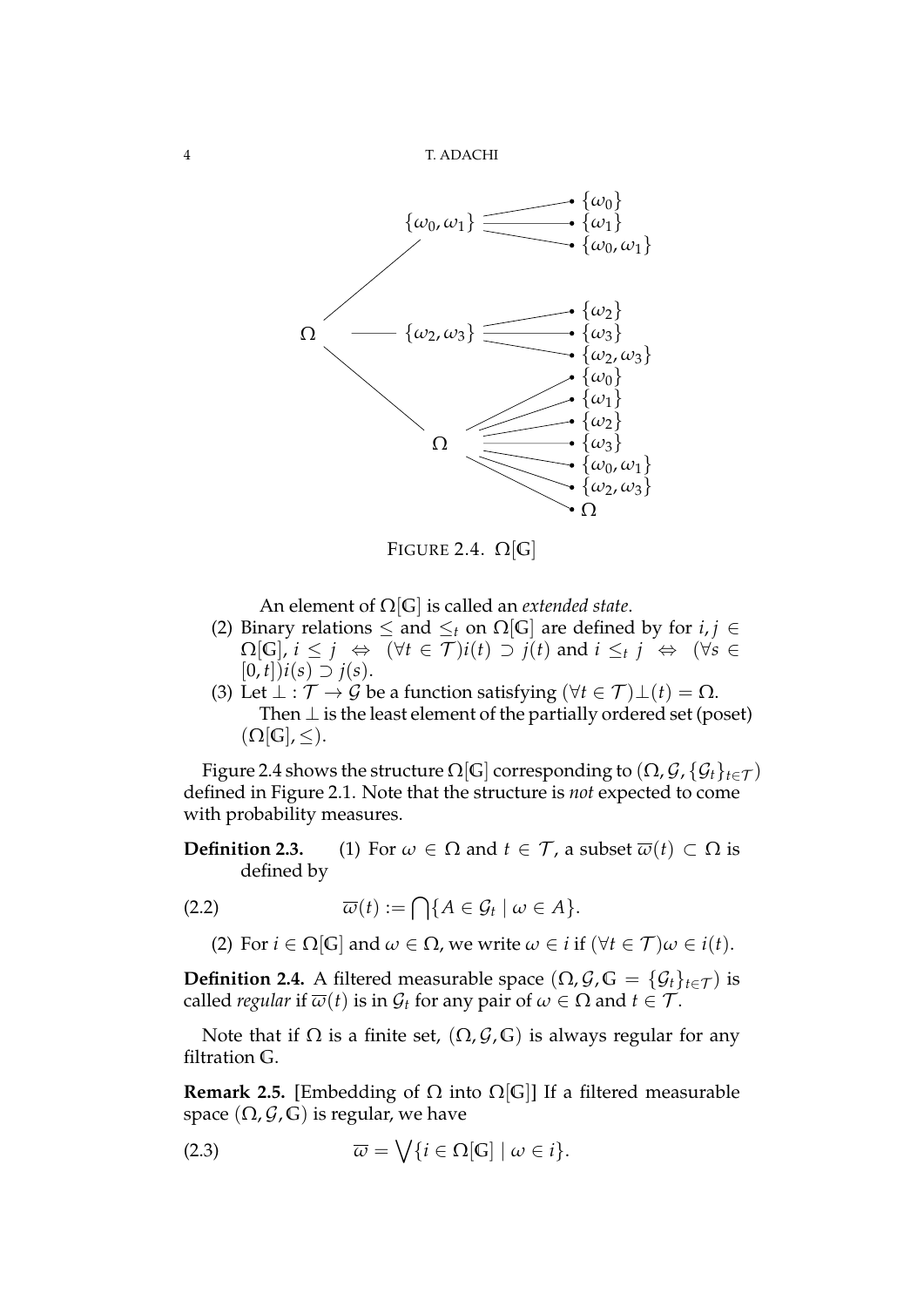Moreover, if  $\{\omega\} \in \mathcal{G}$  for every  $\omega \in \Omega$ , then the mapping

$$
\begin{array}{ccc}\n\Omega & \xrightarrow{\cdot} & \Omega[\mathbb{G}] \\
\uplus & \qquad \qquad \uplus \\
\omega & \longmapsto & \overline{\omega}\n\end{array}
$$

is an embedding. This is why we call an element of Ω[**G**] an *extended state*.

2.2. **Sets of Extended States.** Each observer has a subset of Ω[**G**] corresponding to her narrowing-in ability. Some ability may be determined by external reasons such as the size of the accessible information that came from the asymmetricity of information, whereas some may be determined by internal reasons such as her reasoning power.

**Definition 2.6.** [Neighborhoods and Regular Subsets]

Let *S* be a subset of  $\Omega$ [*G*].

(1) A *neighborhood*  $\mathcal{N}_{\mathcal{S}}(\omega)$  of  $\omega \in \Omega$  is a subset of *S* defined by

(2.4) *N<sup>S</sup>* (*ω*) := *{i ∈ S*] *| ω ∈ i}*.

(2) A subset *S* is called *regular* if for every  $\omega \in \Omega$ ,  $\mathcal{N}_{S}(\omega)$  is nonempty, and has a sup in *S*. We write the sup by  $\omega_s$ .

Note that  $Ω$ [*G*] itself is a regular subset of  $Ω$ [*G*] if ( $Ω$ *, G, G*) is regular.

**Remark 2.7.** If a subset  $S \in \Omega[G]$  is regular and  $\{\omega\} \in \mathcal{G}$  for every  $\omega \in \Omega$ , then the mapping

$$
\begin{array}{ccc}\n\Omega & \longrightarrow & \mathcal{S} \\
\updownarrow & & \updownarrow \\
\omega & \longmapsto & \omega_{\mathcal{S}}\n\end{array}
$$

is an embedding.

Definition 2.8 defines a type of the subsets that may not contain some dumb extended states in the original set.

**Definition 2.8.** [Dominant Subsets] Let *S* be a subset of Ω[**G**].

- $(1) \Omega_{\mathcal{S}} := {\omega \in \Omega \mid (\exists i \in \mathcal{S}) \omega \in i}.$
- (2) A set *D ⊂ S* is called a *dominant* subset of *S* if it satisfies the following two conditions:
	- (a)  $\Omega_{\mathcal{D}} = \Omega_{\mathcal{S}}$ ,
	- (b) (*∀i ∈ D*)(*∀j ∈ S*)*i ≤ j* implies *j ∈ D*.

If  $D$  is a dominant subset of  $S$ , an observer who has an ability represented by *D* is considered to be relatively smarter than an observer who has an ability represented by *S*.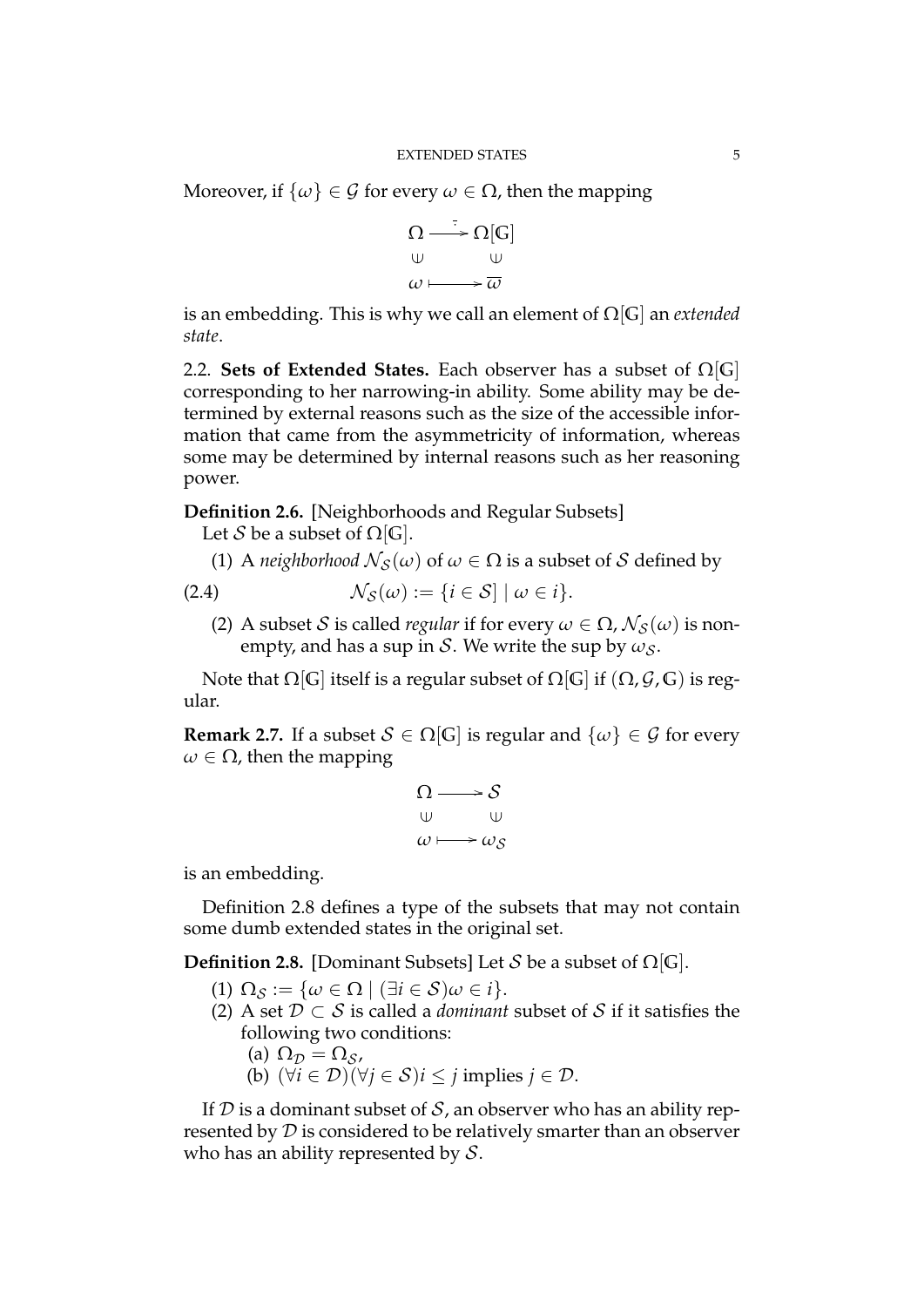

FIGURE 2.5.  $\mathcal{N}_{\mathbb{G}}^2(\omega_0)$ 

**Example 2.9.** For  $\varepsilon > 0$ , define  $\Omega^{\varepsilon}[G]$  by

(2.5) 
$$
\mathcal{N}_{G}^{\varepsilon}(\omega) := \{ i \in \mathcal{N}_{\Omega[G]}(\omega) \mid (\forall t \in [\varepsilon, \infty[)] [i(t) \notin \mathcal{G}_{t-\varepsilon} \text{ or } (\forall A \in \mathcal{G}_{t})[\omega \in A \subset i(t) \text{ implies } A = i(t)] \},\
$$
  
(2.6) 
$$
\Omega^{\varepsilon}[G] := \bigcup_{\omega \in \Omega} \mathcal{N}_{G}^{\varepsilon}(\omega).
$$

Then,  $\Omega^{\varepsilon}[\mathbb{G}]$  is a dominant subset of  $\Omega[\mathbb{G}].$ 

The tree shown in Figure 2.2 is considered as  $\mathcal{N}_{\Omega[\mathsf{G}]}(\omega_0)$ . Then,  $\mathcal{N}^2_{\mathbb{G}}(\omega_0)$  is a tree in Figure 2.5, which is created just by removing the worst narrowing-in process *i*<sup>4</sup> from the tree in Figure 2.2.

Next we will think about a situation where an observer has a difficulty to access full information. In other words, the information she can access is limited to a subfiltration  $\mathbb{F} = \{ \mathcal{F}_t \}_{t \in \mathcal{T}}$  of G, where  $\mathcal{F}_t \subset \mathcal{G}_t$  for all  $t \in \mathcal{T}$ . Then, it is easy to check that  $\Omega[\mathbb{F}] \subset \Omega[\mathbb{G}]$ .

One of the examples of the situation comes with a filtration specifying information delay.

**Example 2.10.** Let  $f = \{f_t\}_{t \in \mathcal{T}}$  be a G-follower process defined in [AMN13] that is an *T* -valued **G**-adapted stochastic process satisfying *f*<sup>*t*</sup> ≤ *t* and *f*<sup>*s*</sup> ≤ *f*<sup>*t*</sup> for all pairs *s* and *t* in *T* with *s* ≤ *t*. Let  $G^f = \{ \mathcal{G}_t^f \}_{t \in \mathcal{T}}$  be a *follower filtration* modulated by  $f$  introduced in Definition 3.1 of [AMN13] where they define it by

$$
\mathcal{G}_t^f := \bigvee_{s \in [0,t]} \mathcal{G}_{f_s}.
$$

We can see the follower process *f* as a constraint enforced to the observer. Then the subset  $\Omega[\mathbb{G}^f] \subset \Omega[\mathbb{G}]$  is a set of extended states representing her ability.

By combining the results of Example 2.9 and Example 2.10, one of the specifications of subsets of  $\Omega[G]$  is of the form

$$
(2.8) \t\t S := \Omega^{\varepsilon}[\mathbb{G}^f]
$$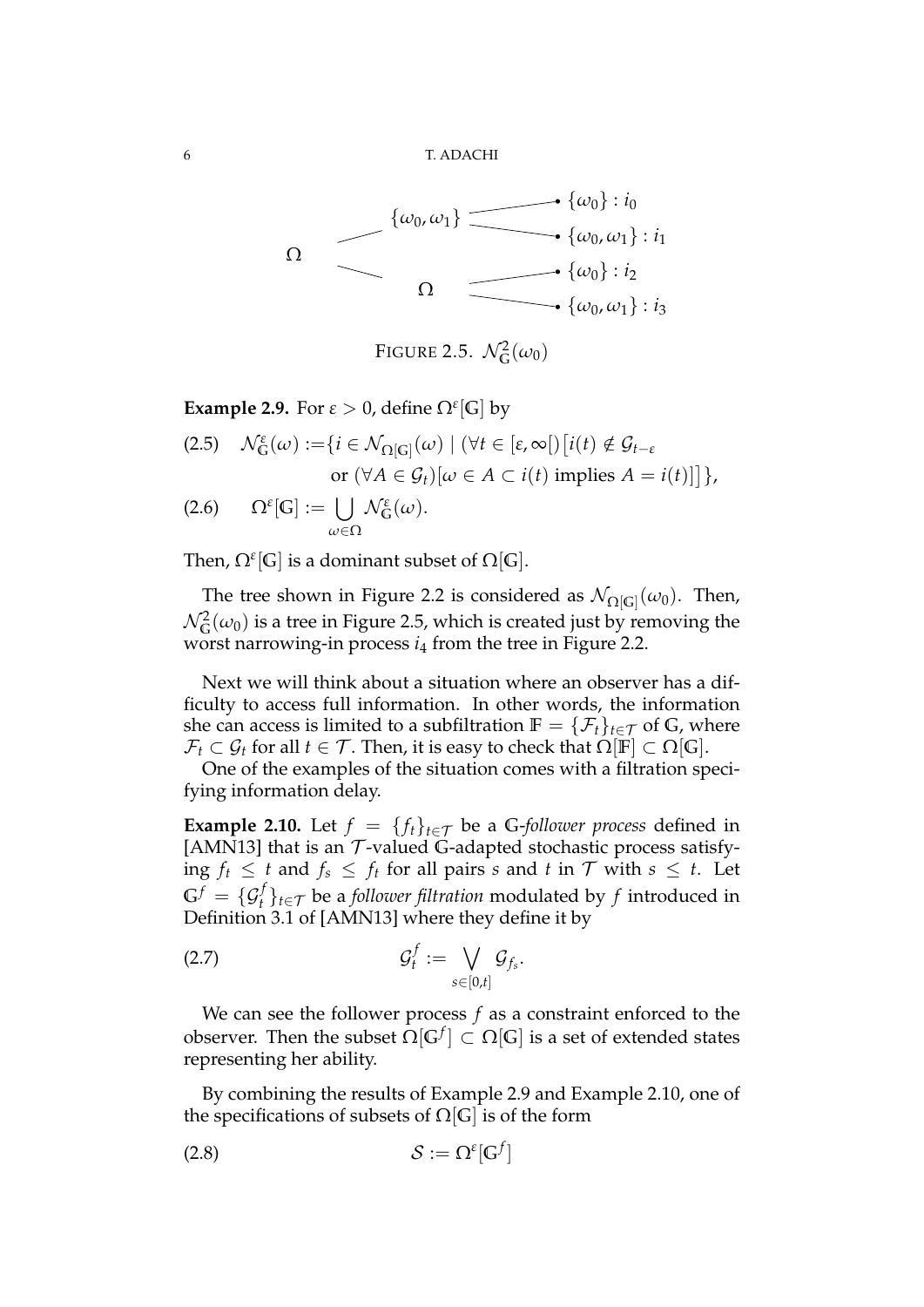with a G-follower process  $f$  and  $\varepsilon > 0$  that can represent both the constraints coming from asymmetric information and the observer's reasoning ability.

We may utilize this type of specifications when we build a set of scenarios systematically for stress tests required by authorized rules such as Basel III.

#### 2.3. **Worlds.**

**Definition 2.11.** [Worlds] Let *S* be a subset of  $\Omega$ [*G*].

- (1) For  $t \in \mathcal{T}$  and  $i \in \Omega[\mathbb{G}]$ ,  $i^t := i|_{[0,t]}$ .
- (2) The set of *worlds* denoted by  $W(S)$  is defined by

$$
(2.9) \t\t\t W(\mathcal{S}) := \{(t, i^t) \mid t \in \mathcal{T}, i \in \mathcal{S}\}.
$$

- (3) For  $w = (t, i^t) \in W(S)$ ,  $\overline{w} := i(t)$ .
- (4) A binary relation  $\leq$  on  $\mathbb{W}(\mathcal{S})$  is defined by for  $(s, i^s)$ ,  $(t, j^t) \in$ W,  $(s, i^s) \le (t, j^t)$  iff  $s \le t$  and  $i^s = j^s$ .

**Proposition 2.12.** *Let S be a subset of*  $\Omega[G]$ *.* 

- (1)  $(W(S), <)$  *is a poset.*
- *(2) If*  $\mathcal{G}_0 = \{ \emptyset, \Omega \}$ , then  $(0, \perp^0) \in \mathbb{W}(\mathcal{S})$  is the least element.

*Proof.* Straightforward. □

If  $S \subset \Omega[G]$  is a regular set, we have a natural map

$$
\mathcal{T} \times \Omega \longrightarrow W(\mathcal{S})
$$
  
\n
$$
\cup \qquad \qquad \cup
$$
  
\n
$$
(t,\omega) \longmapsto (t,(\omega_{\mathcal{S}})^t)
$$

which plays an important role in Section 3.

### 3. RECURSIVE UTILITY FUNCTIONS

In this section, we assume the time domain is discrete and has its terminal (horizon) time *T*, that is,  $\mathcal{T} = \{0, 1, 2, \ldots, T\}$ .

Let *X* be a Polish space with the Borel  $\sigma$ -field  $\mathcal{B}(X)$ .

A *consumption plan* is a bounded **G**-adapted process *h* : *T ×* Ω *→ X*. Let  $\mathcal{H} := \mathcal{H}[G]$  be a set of all consumption plans.

3.1. **Recursive Utility Functions in Classical Settings.** Now we proceed to review recursive utility functions in classical settings.

**Definition 3.1.** [Recursive Utility Functions in Classical Settings]  $V : (\mathcal{T} \times \Omega) \rightarrow (\mathcal{H} \rightarrow \mathbb{R})$  is a G-adapted process defined by (3.1)

$$
V(t,\omega)(h) = \begin{cases} u(h(t,\omega)) + \beta J(t,\omega)(V(t+1,-)(h)) & \text{if } t < T, \\ u(h(T,\omega)) & \text{if } t = T, \end{cases}
$$

where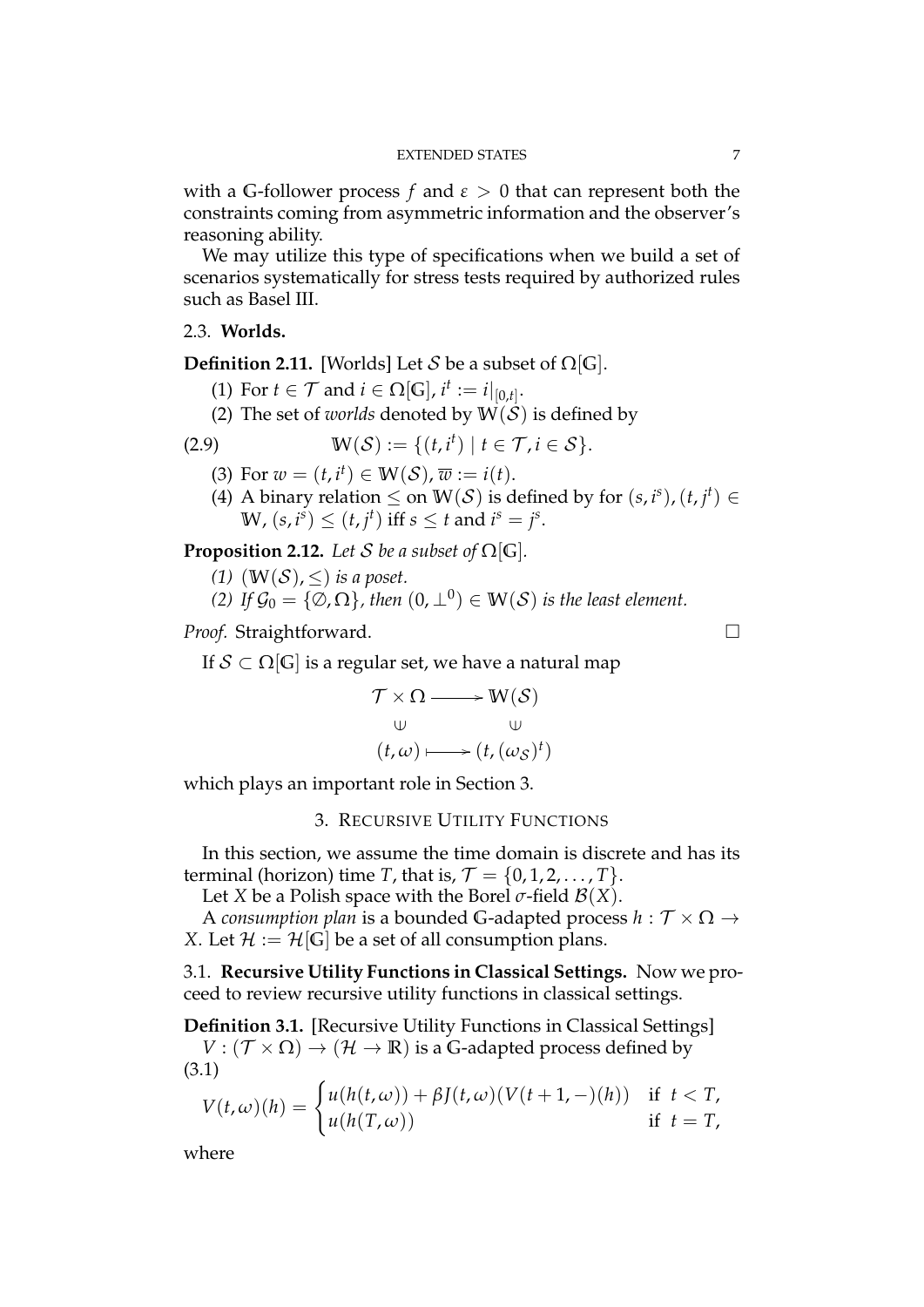(1)  $u: X \to \mathbb{R}$  is a vNM type utility function, (2) *β ∈*]0, 1[,  $(3)$   $J: \mathcal{T} \times \Omega \rightarrow ((\Omega \rightarrow \mathbb{R}) \rightarrow \mathbb{R}).$ 

We provide two examples of *J* defined in Definition 3.1. They are for the EU model and the MEU model, respectively

## **Definition 3.2.** [Typical *J*'s]

(1) For a probability measure  $\mu$  on  $(\Omega, \mathcal{G})$ ,  $t \in \mathcal{T}$  and  $\omega \in \Omega$ , define a probability measure  $\mu(t, \omega)$  on  $(\Omega, \mathcal{G})$  by for  $A \in \mathcal{G}$ ,

(3.2) 
$$
\mu(t,\omega)(A) := \mu(A \mid \mathcal{G}_t)(\omega).
$$

(2) **EU model**

(3.3) 
$$
J(t,\omega)(\xi) := \int_{\Omega} \xi d\mu_{t,\omega}(t,\omega),
$$

where  $\mu_{t,\omega}$  is a *prior* defined on  $(\Omega, \mathcal{G})$ .

(3) **MEU model**

(3.4) 
$$
J(t,\omega)(\xi) := \inf_{\mu \in \mathcal{P}(t,\omega)} \int_{\Omega} \xi d\mu(t,\omega),
$$

having *prior ambiguity*, where  $P(t, \omega)$  is a set of probability measures on  $\Omega$ .

3.2. **Recursive Utility Functions with State Ambiguity.** We want to replace  $\mathcal{T} \times \Omega$  appeared in Definition 3.1 by  $W(S)$  in order to allow the value function *V* to treat *state ambiguity* as well as prior ambiguity.

In the following discussion, let *S ⊂* Ω[**G**] be a fixed set of extended states. Before defining sets of priors, we need some auxiliary sets that relate to possible next steps from a given world  $w \in W(S)$ .

**Definition 3.3.** Let  $w = (t, i^t) \in W(S)$  and  $\mu$  be a probability measure on  $(\Omega, \mathcal{G})$ . *µ* is said *conditionable* with *w* if the conditional probability measure  $\mu(-\mid \overline{w})$  is well-defined on  $\mathcal{G}_t$  <sup>1</sup>. For  $\omega \in \Omega$ ,

(3.5) 
$$
\mathbf{N}_0(w,\omega) := \{ (t+1,j^{t+1}) \mid j \in \mathcal{N}_\mathcal{S}(\omega), j^t = i^t \},
$$

(3.6) **N**( $w, \mu, \omega$ ) := { $v \in \mathbb{N}_0(w, \omega) | \mu$  is conditionable with  $v$ },

(3.7) 
$$
\mathbf{D}(w,\mu) := \{ \omega \in \overline{w} \mid \mathbf{N}(w,\mu,\omega) \neq \emptyset \}.
$$

## **Definition 3.4.** [Priors *P*]

(1) A set-valued function  $\Delta$  on  $\mathcal G$  is defined by for  $A \in \mathcal G$ , (3.8)

 $\Delta(A) := \{ \mu \mid \alpha \text{ probability measure on } (\Omega, \mathcal{G}) \text{ with } \mu(A) = 1 \}.$ 

<sup>&</sup>lt;sup>1</sup>We want to avoid situations like the Borel-Kolmogorov paradox.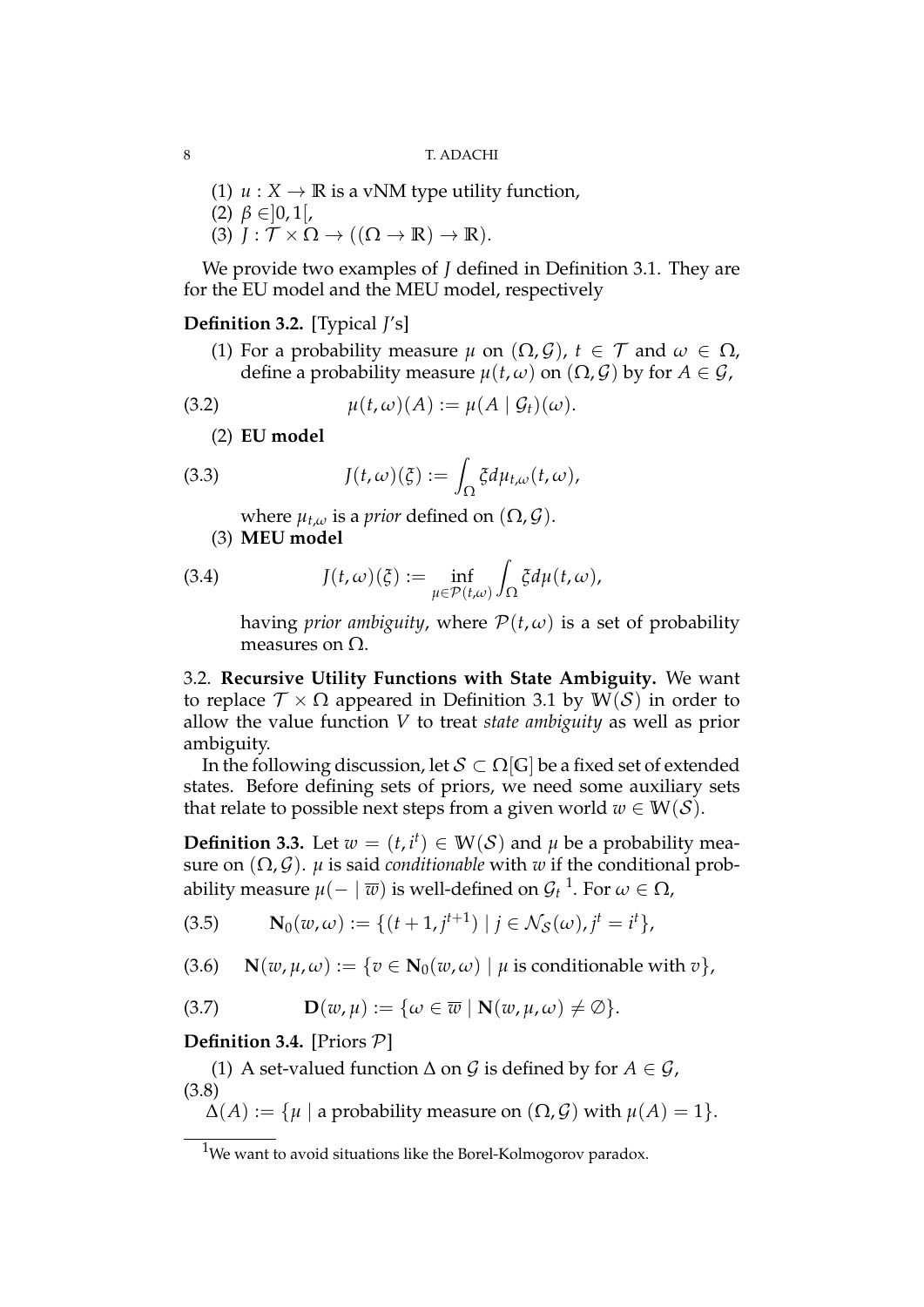(2) The set of *extended worlds* denoted by  $EW(S)$  is defined by

(3.9) 
$$
\mathbf{EW}(\mathcal{S}) := \bigoplus_{w \in \mathbf{W}(\mathcal{S})} \Delta(\overline{w}).
$$

- (3) A subset *P ⊂* **EW**(*S*) is called to satisfy the *rectangularity condition* if the following four conditions hold:
	- (a) for any  $w \in W(S)$ , there exists  $\mu \in \Delta(\overline{w})$  such that  $(w, u) \in \mathcal{P}$ ,
	- (b) if  $(v, \mu) \in \mathcal{P}$  and  $w \in W(\mathcal{S})$  with  $v \leq w$  and  $\mu$  is conditionable with *w*, then  $(w, \mu(-|\overline{w})) \in \mathcal{P}$ ,
	- (c) let *t ∈ T* , *I* be an index set either *{*0, 1, 2, . . . , *N −* 1*}* or *N*, *i*, *j*<sup>*n*</sup>  $\in$  *S* for all *n*  $\in$  *I* such that  $\{j_n(t)\}_{n \in I}$  are mutually disjoint and  $\bigcup_{n\in I} j_n(t) = i(t)$ . If  $((t, i^t), \mu), ((t, j^t_n), \nu_t) \in$  $P$  for all  $n \in I$ , then  $((t, i^t), \sum_{n \in I} \mu(j_n(t))v_n) \in P$ ,
	- (d) for every  $(w, \mu) \in \mathcal{P}$  with  $w = (t, i^t)$ ,  $\mathbf{D}(w, \mu) \in \mathcal{G}_t$ .

**Proposition 3.5.** *[Priors*  $\overline{P}$ *] Suppose that*  $P \subset EW(S)$  *satisfies the rectangularity condition. Then, if*  $i(t) = j(t)$ *, we have*  $\mathcal{P}(t, i^t) = \mathcal{P}(t, j^t)$ *, where*  $P(w) := \{ \mu \mid (w, \mu) \in P \}.$ 

*Proof.* Let  $N := 1$ ,  $j_0 := j$  and  $\nu_0 := \nu$  in the condition (c) of Definition 3.4 (3). Then, since  $i(t) = j(t)$ , the assumptions of the condition (c) are satisfied. Therefore,  $((t, i<sup>t</sup>), \mu)$ ,  $((t, j<sup>t</sup>), \nu) \in \mathcal{P}$  imply  $((t, i<sup>t</sup>), \nu) \in$ *P*. Then, by the condition (a) of Definition 3.4 (3),  $\mathcal{P}(t, j^t) \subset \mathcal{P}(t, i^t)$ . Similarly we have  $\mathcal{P}(t, i^t) \subset \mathcal{P}(t, j^t)$ ).  $\Box$ 

**Definition 3.6.** When  $P \subset EW(S)$  satisfies the rectangularity condi- $\text{tion}, \overline{P}: \bigoplus_{t \in \mathcal{T}} \mathcal{G}_t \to \textbf{Set} \text{ is a function defined by } \overline{\mathcal{P}}(t, \overline{w}) := \mathcal{P}(w).$ 

Note that Definition 3.6 is well-defined by Proposition 3.5.

**Example 3.7.** Define  $\overline{P}$  over the structure defined in Example 2.1.

- (1)  $\Theta := [r_L, r_H]$  with  $0 < r_L \le r_H < 1$ .
- (2) For  $(r_0, r_1, r_2) \in [0, 1]^3$ , a probability measure on  $(\Omega, \mathcal{G})$  $\mu_{r_0r_1r_2}$  is defined by the tree in Figure 3.1.
- $(\mathfrak{I}) \ \overline{\mathcal{P}}(\cdot, \Omega) := \{ \mu_{r_0 r_1 r_2} \mid (r_0, r_1, r_2) \in \Theta^3 \},$  $P(\cdot, {\omega_0, \omega_1}) := {\mu_{1,r_1,1} | r_1 \in \Theta},$  $\overline{P}(\cdot, \{\omega_2, \omega_3\}) := \{\mu_{0,1,r_2} \mid r_2 \in \Theta\},\$  $\overline{\mathcal{P}}(\cdot,\{\omega_i\}):=\{\delta_{\omega_i}\}.$

**Definition 3.8.** [State-Ambiguity-Aware Recursive Utility Functions]

(1) *V* : **EW**( $S$ )  $\rightarrow$  ( $H \rightarrow \mathbb{R}$ ) is a function defined by for  $w =$  $(t, i^t) \in W(S)$ ,  $(w, \mu) \in EW(S)$  and  $h \in H$ ,

(3.10) 
$$
V(w,\mu)(h) = \begin{cases} I(\overline{w},\mu)h_t + \beta J(w)(h) & \text{if } t < T, \\ I(\overline{w},\mu)h_T & \text{if } t = T \end{cases}
$$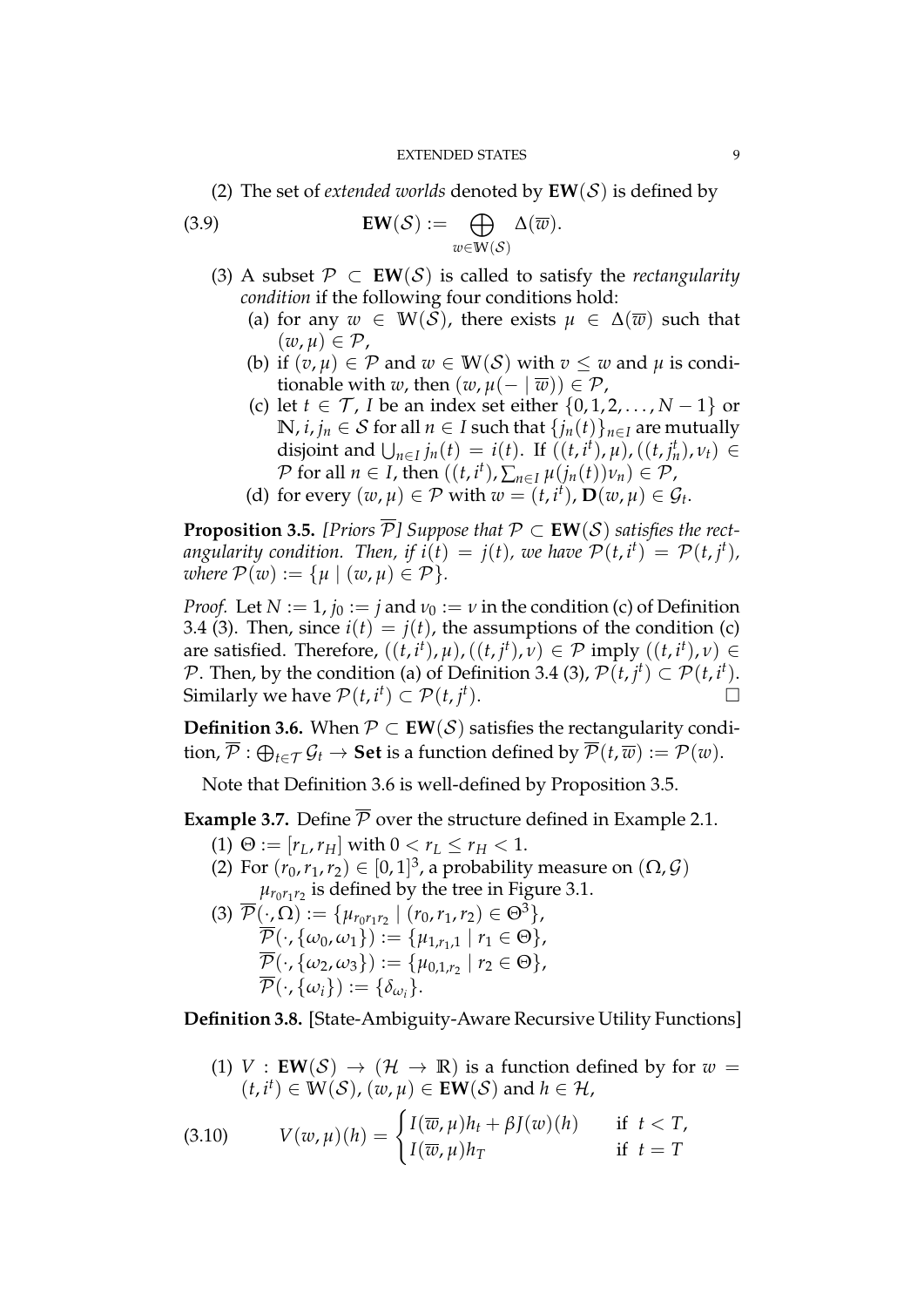10 T. ADACHI



Figure 3.1.  $\mu_{r_0r_1r_2}$ 

where  
\n(a) 
$$
I: \mathcal{G} \times \Delta(\Omega) \to ((\Omega \to X) \to \mathbb{R}),
$$
  
\n(b)  $\beta \in ]0,1[,$   
\n(c)  $J: W(S) \to (\mathcal{H} \to \mathbb{R}).$ 

#### **Definition 3.9.** [*I* and *J*]

The typical *I* and *J* for *V* defined in Definition 3.8 are

(3.11) 
$$
I(B,\mu)(\xi) := \int_B u \circ \xi d\mu,
$$

where  $u: X \to \mathbb{R}$  is a vNM type utility function, and (3.12)

$$
J(w)(h) := \inf_{\eta \in \mathcal{P}(w)} \int_{\mathbf{D}(w,\eta)} \Big( \inf_{v \in \mathbf{N}(w,\eta,\omega)} V(v,\eta(-\mid \overline{v}))(h) \Big) d\eta(\omega).
$$

In general, the values of the new *J* defined by (3.12) are smaller (or more *conservative*) than those of the old *J* defined by (3.4) since the new *J* has an extra inf to pick the minimum value in each neighborhood  $\mathbf{N}(w, \eta, \omega)$ .

**Example 3.10.** In this example, we demonstrate how to calculate the value function for a concrete consumption plan  $h : \mathcal{T} \times \Omega \rightarrow X$ specified on top of the structure in Example 2.1.

Suppose that  $u_{t,i} := u(h(t, \omega)) \in \mathbb{R}$  is defined by Figure 3.2 with the dominant set  $\mathcal{S} := \Omega^2[\mathbb{G}]$  whose subset  $\mathcal{N}_\mathbb{G}^2(\omega_0)$  is shown in Figure 2.5.

Here is a backward calculation of  $V((1, i_0^1))$  $\binom{1}{0}, \mu_{1,r_1,1}(h).$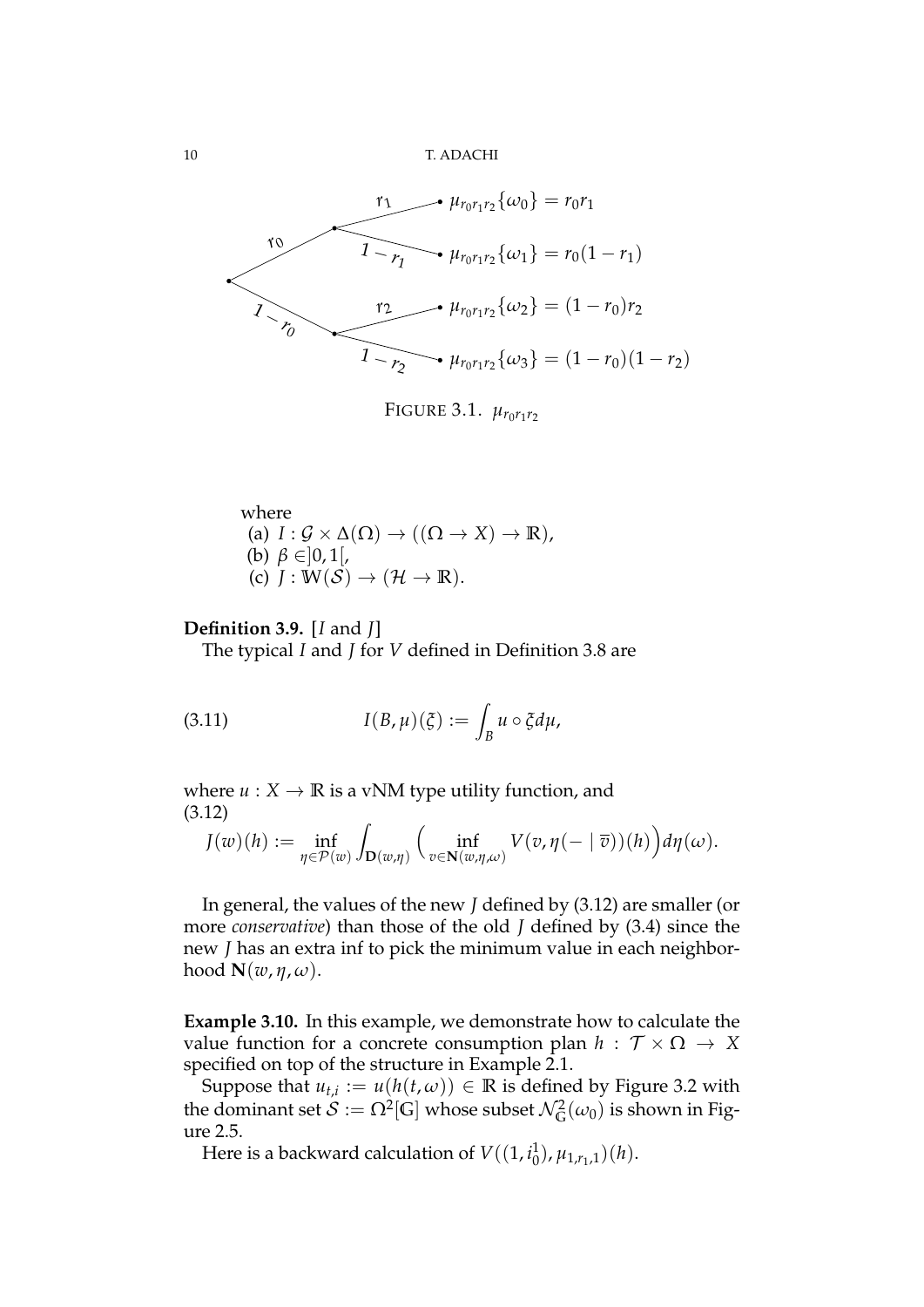

FIGURE 3.2.  $u \circ h : \mathcal{T} \times \Omega \to \mathbb{R}$ 



FIGURE 3.3.  $V((t, i^t), \mu)(h)$ 

 $V((2, i_0^2)$  $I_0^2$ ,  $\delta_{\omega_0}(h) = I(i_0(2), \delta_{\omega_0})(h_2) =$  $\int_{\{\omega_0\}} u(h_2(\omega_0))d\delta_{\omega_0} = u_{2,0}$  $V((2, i_1^2)$  $\big( \frac{2}{1} \big), \delta_{\omega_1} \big) (h) = u_{2,1},$  $V((2, i_2^2)$  $\chi^2_{1}$ ,  $\mu_{1,r_1,1}(h) = r_1u_{2,0} + (1 - r_1)u_{2,1}$  $V((1, i_0^1))$  $\mu_{1,r_1,1}(h) = u_{1,0}$ + *β*  $\int r_L(r_L u_{2,0} + (1 - r_L)u_{2,1}) + (1 - r_L)u_{2,1}$  if *u*<sub>2,0</sub> *> u*<sub>2,1</sub>  $r_H u_{2.0} + (1 - r_H)(r_H u_{2.0} + (1 - r_H)u_{2.1})$  otherwise.

3.3. **The Preference for Earlier Resolution of Uncertainty.** In this subsection, we show a trial to investigate what if there is no prior ambiguity but just we have state ambiguity. In our familiar Example 2.1 with the probability measure defined in Example 3.7, this is the case when  $r_L = r_H$ .

One of the famous puzzles in dynamic choice theory is the *preference for earlier resolution of uncertainty*. Figure 3.4 taken from [Str13], show two consumption plans *h* and *h ′* that are indifferent under the classical expected utility (EU) value functions. However, once we start thinking the case with prior ambiguity by the MEU model, we have  $h \succeq_{0,\omega} \tilde{h}'$ .

So, a natural question we have here now is: *can the preference for earlier resolution of uncertainty be represented only by state ambiguity?* In other words, can we make a model representing the following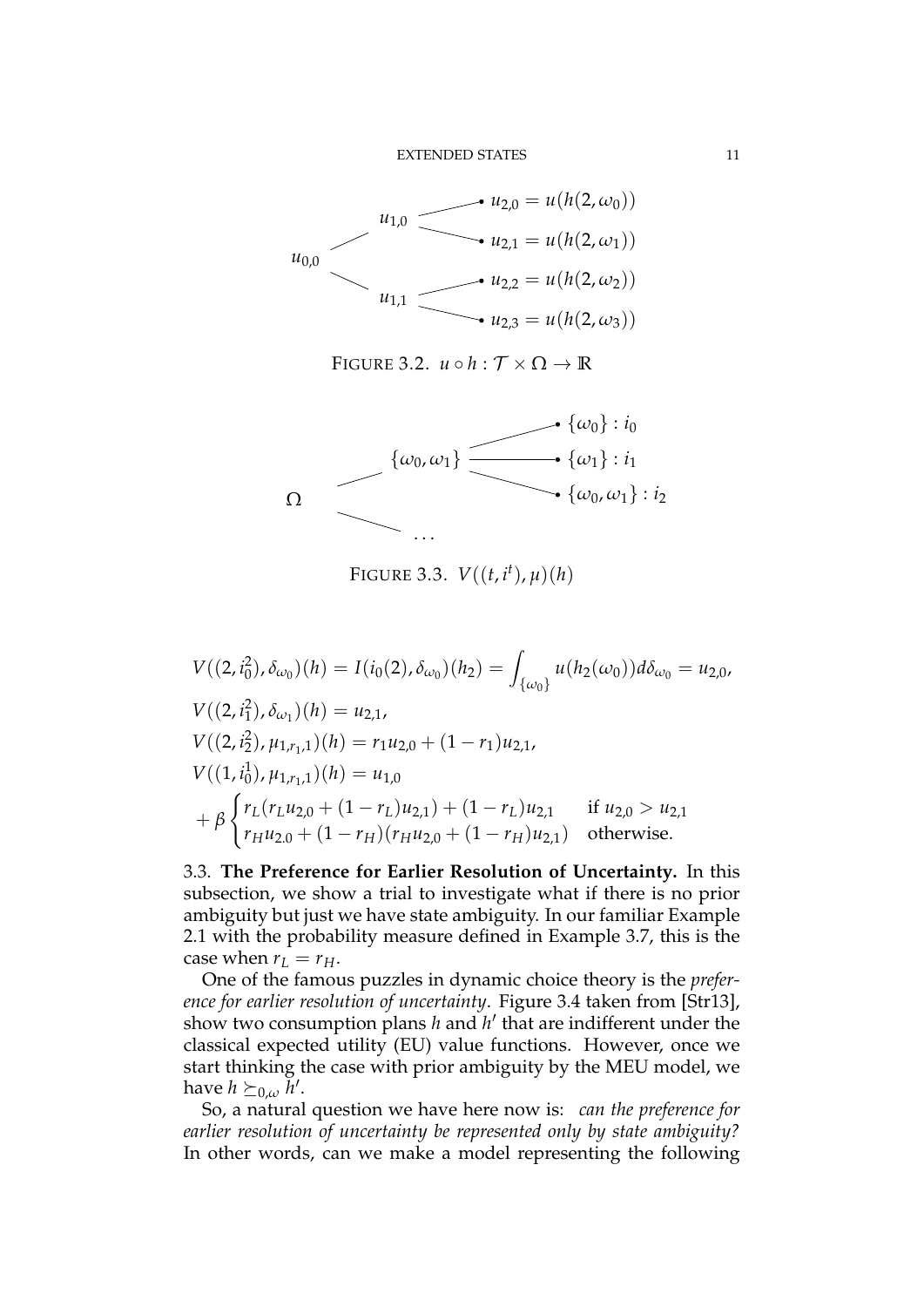12 T. ADACHI

$$
h : a
$$
\n
$$
a
$$
\n
$$
b = u(h(2, \omega_0))
$$
\n
$$
a
$$
\n
$$
c = u(h(2, \omega_2))
$$
\n
$$
c = u(h(2, \omega_3))
$$
\n
$$
b = u(h(2, \omega_3))
$$
\n
$$
c = u(h'(2, \omega_0))
$$
\n
$$
h' : a
$$
\n
$$
a
$$
\n
$$
b = u(h'(2, \omega_1))
$$
\n
$$
b = u(h'(2, \omega_2))
$$
\n
$$
c = u(h'(2, \omega_3))
$$

FIGURE 3.4. Consumption plans *h* and *h ′*

inequation?

(3.13) 
$$
V((0, \perp^0), \mu)(h) \ge V((0, \perp^0), \mu)(h')
$$

Figure 3.5 exhibits a calculation of the value function when  $r :=$  $r_L = r_H$ ,  $\beta = 1$  and  $a = 0$  on top of Example 2.1 and Example 3.7, where  $rAB := rA + (1 - r)B$  and  $A \wedge B := \inf\{A, B\}$  are abbreviations.

As seeing in the figure, we have

$$
(3.14) V((0, \perp^0), \mu)(h) = r(b \wedge rbc)(c \wedge rbc) = V((0, \perp^0), \mu)(h'),
$$

which is not our expecting result, unfortunately.

#### 4. CONCLUDING REMARKS

We introduced a concept of extended states as a kind of narrowingin processes of information. We showed that each set of extended states represents an observer's narrowing-in ability determined by her personal talent such as reasoning power and also by constraints coming from her external environment.

As an application of the concept of extended states, we formulated a recursive value function that is aware not only of prior ambiguity but also of state ambiguity. The resulting function is more conservative than a classical value function in the sense that the value of our function is not greater than that of the classical one.

#### **REFERENCES**

- [AMN13] Takanori Adachi, Ryozo Miura, and Hidetoshi Nakagawa, *A new characterization of random times for specifying information delay*, J. Math. Sci. Univ. Tokyo **20** (2013), 147–170.
- [Gil09] Itzhak Gilboa, *Theory of decision under uncertainty*, Econometric Society Monographs, no. 45, Cambridge University Press, 2009.